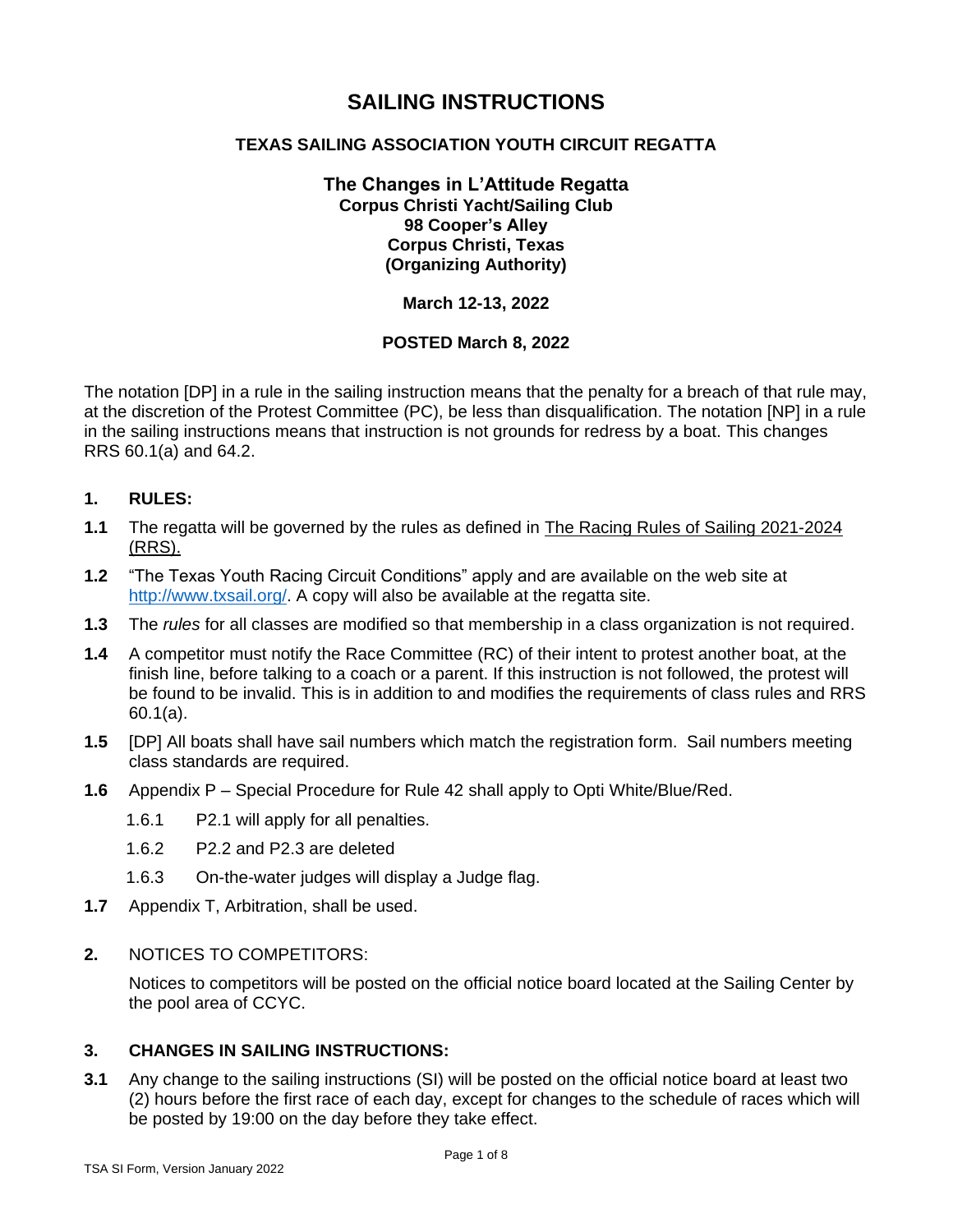**3.2** For the Green Fleet only, oral changes may be made by the Race Committee (RC) on the water prior to the time of the warning signal of any race upon the raising of signal flag "L" with one sound.

#### **4. SIGNALS MADE ASHORE:**

- **4.1** Signals made ashore will be displayed from the flag mast at the Club or from the RC signal boat if docked in the host club harbor.
- **4.2** Code Flag "AP" with two sound signals means the race is postponed. DO NOT leave the club area. The warning signal will not be made sooner than 30 minutes from the lowering of "AP", accompanied by one signal. This modifies "Race Signals".

## **5. SCHEDULE OF RACES:**

- **5.1** Six or more races are scheduled.
- **5.2** Completion of one (1) race shall constitute a TSA Youth Circuit Regatta.
- **5.3** Schedule:

| Saturday, March 12, 2022 |                                                               |  |  |  |
|--------------------------|---------------------------------------------------------------|--|--|--|
| 08:00-09:00              | Registration at the Clubhouse                                 |  |  |  |
| 09:30                    | Skipper's Meeting at the Clubhouse (Attendance Mandatory)     |  |  |  |
| 10:30                    | Warning Signal for the first race, additional races to follow |  |  |  |
| Between Races            | Lunch will be served on the water                             |  |  |  |
|                          |                                                               |  |  |  |

Sunday, March 13, 2022

09:30 Warning Signal for the first race, additional races to follow

**5.4** No warning signal will be given after 13:30 on Sunday.

## **6. CLASS FLAGS:**

The following flags will be used as class flags during starting sequences:

| <b>Optimist Green Racing Area:</b><br><b>Class</b> | <b>Class Flag</b>              |
|----------------------------------------------------|--------------------------------|
| <b>Optimist Green</b>                              | Jolly Roger Flag               |
| <b>Optimist RWB Racing Area:</b><br><b>Class</b>   | <b>Class Flag</b>              |
| <b>Optimist Red, Blue and White Fleets</b>         | <b>Optimist Class Flag</b>     |
| <b>Other Racing Area(s):</b><br><b>Class</b>       | <b>Class Flag</b>              |
| <b>ILCA7</b>                                       | Pink Flag                      |
| ILCA <sub>6</sub>                                  | Red Flag with white Laser Logo |
| ILCA <sub>4</sub>                                  | White Flag with Red Laser Logo |
| Double-Handed                                      | White Flag with 420 Logo       |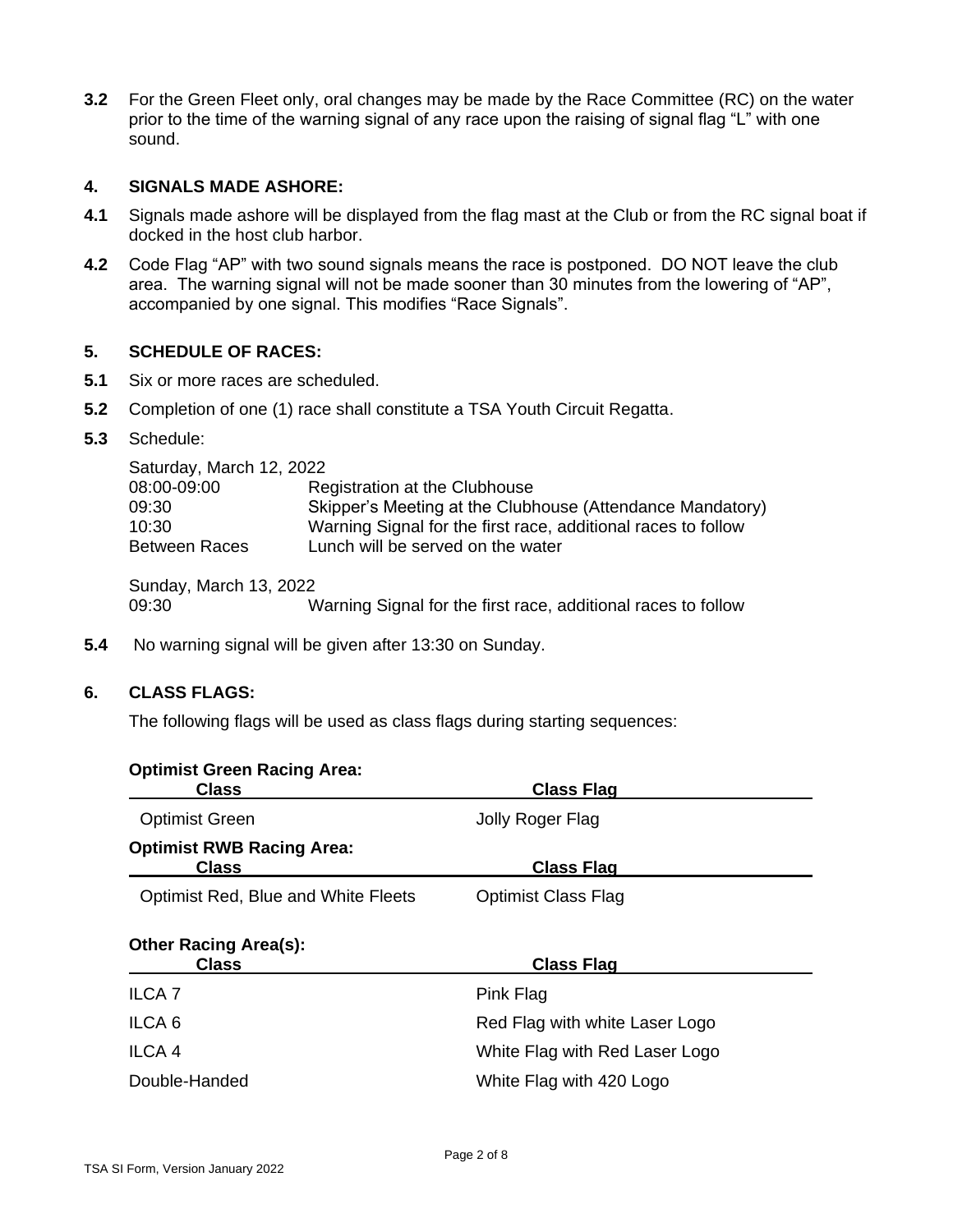## **7. OPTIMIST GREEN FLEET IDENTIFICATION:**

[DP] Optimist Green Fleet will display a green fleet streamer (provided at registration if the competitor doesn't currently have one) while racing.

#### **8. RACING AREAS:**

Three (3) racing areas will be set, one each for use by Optimist Green fleet, Optimist RWB fleet, and one for all others. The location of the racing areas will be announced at the Mandatory Skippers Meeting.

## **9. CHECK-IN ON THE WATER:**

Prior to the first warning signal of the competitor's fleet of the day, each competitor shall sail past the stern of the RC signal boat on starboard tack, hail their sail number and be acknowledged by the RC. Failure to do so will result in a 20% penalty for the first race of the day.

## **10. COURSES:**

- **10.1** There may be five (5) types of race courses as defined in Addendum A, Course Diagrams. Multiple times around the course will be designated by a number following the "T, "W" or "L"
- **10.2** For courses L1 and L2, the start line will be on the port side of the Signal Boat and the finish line will be on the starboard side of the finish boat.
- **10.3** For courses W, W2, W3, T, T2 and O, unless a race is shortened in accordance with the RRS, the start/finish line will be in the middle of the race course.
- **10.4** For the ILCA and Double-Handed fleets during the race, if the Race Committee boat is displaying an orange flag on a staff, the start/finish line will be an obstruction, except to finish. Boats that sail through this obstruction will be scored Did Not Finish (DNF), without a hearing. This changes Race Signals.

#### **11. MARKS:**

- **11.1** For the Opti Green Fleet, marks will be orange hippity hops.
- **11.2** For the Opti Red/White/Blue Fleet marks will be yellow tetrahedrons. New marks, as provided in SI 11.4 will be yellow tetrahedrons.
- **11.3** For the ILCA and Doublehanded Fleets, the marks will be orange tetrahedrons. New marks, as provided in SI 11.4 will be orange tetrahedrons.
- **11.4** To change the next leg of the course, the RC will move the original mark (or the finishing line) to a new position.
- **11.5** To maintain course configuration during a race, the RC may make minor adjustments of the course, up to 10 degrees and .10nm, without signaling a change. This changes RRS 33*.*

#### **12. THE START:**

- **12.1** For all fleets, races will be started in accordance with RRS 26. A series of short signals may be made before any starting sequence begins to attract attention.
- **12.2** The starting line will be between a staff displaying an orange flag on the RC signal boat and the course side of the starting mark.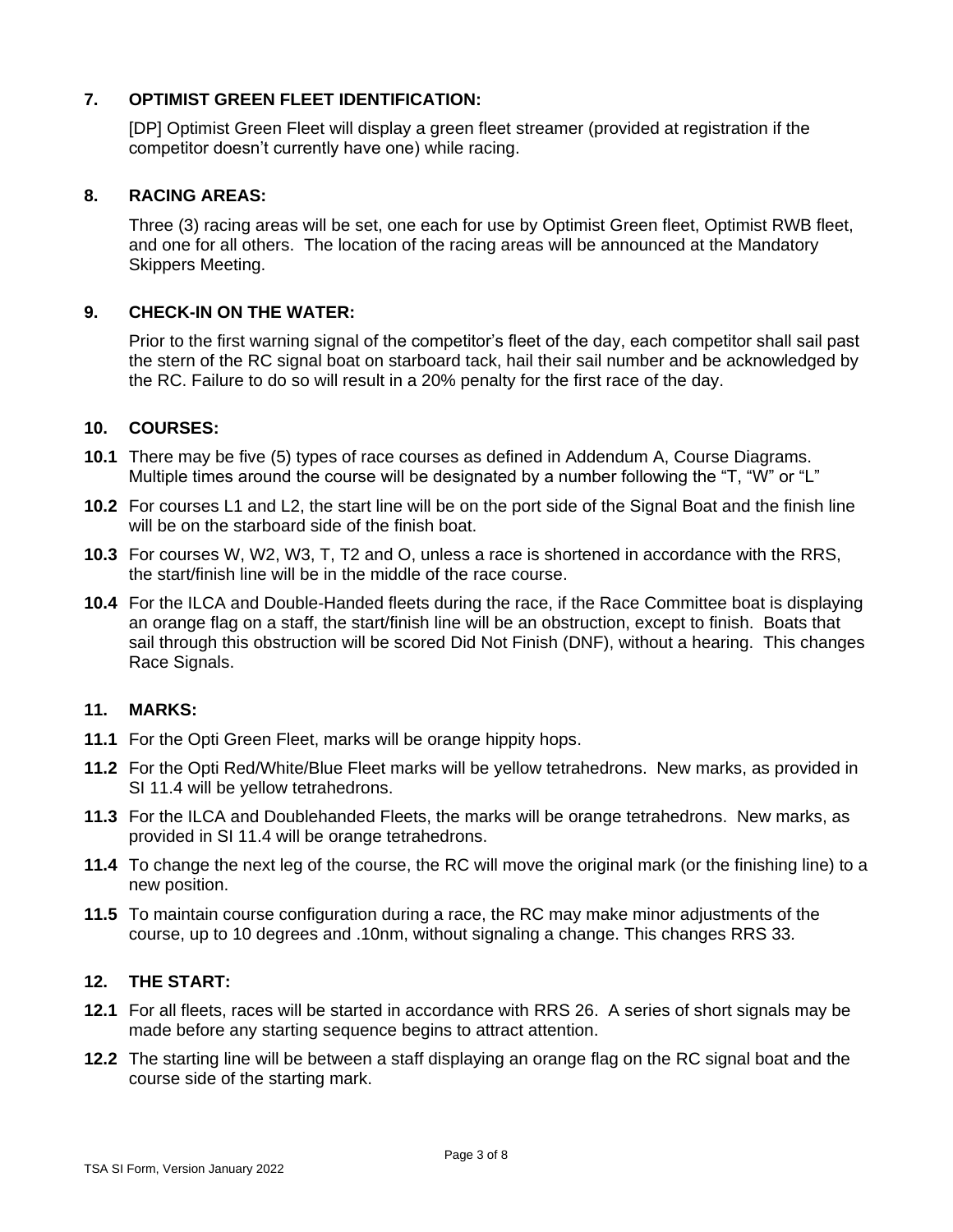- **12.3** A boat may not start later than four (4) minutes after the starting signal for its class. Boats attempting to start after this time will be scored Did Not Start (DNS) without a hearing. This changes RRS 28.1, A 4 and A 5.
- **12.4** Boats whose warning signal has not been made shall keep clear of both the start line and all boats whose warning signal has been made.

## **13. RECALLS:**

The RC intends to hail the sail numbers of OCS boats after the starting signal. The failure of any boat to hear the hail, an untimely hail of OCS boats, failure to hail any boats, and the order of the boats in the hail shall not be grounds for granting redress. This changes RRS 41 and 62.1

## **14. THE FINISH:**

- **14.1** The finish line for courses W, T and O shall be between a staff displaying an orange flag on the RC boat and the course side of the finish mark. This modifies the RRS Race Signals.
- **14.2** The finish line for courses L, L2 and B shall be between a staff displaying a blue flag on the RC boat and the course side of the finish mark.

## **15. PENALTY SYSTEM:**

RRS 44.1 is changed so that the Two-Turn Penalty is replaced by the One-Turn Penalty.

#### **16. TIME LIMIT:**

- **16.1** The time limit for each race will be sixty (60) minutes for the first boat to finish. If no boat has complied with RRS 28.1, the race shall be abandoned.
- **16.2** The Finishing Window is twenty (20) minutes.
- **16.3** The Finishing Window is the time for boats to finish after the first boat sails the course and finishes. Boats failing to finish within the Finishing Window, and not subsequently retiring, penalized or given redress, will be scored Time Limit Expired (TLE) without a hearing. A boat scored TLE shall be scored points for the finishing place two (2) more than the points scored by the last boat that finished within the Finishing Window. This changes RRS 35, A5.1, A5.2 and A10.
- **16.4** At its discretion, the RC may finish any boat in place, and it will be scored based on its position on the race course. This modifies RRS 32 and 35.
- **16.5** If no boat has rounded the first mark within twenty (20) minutes of the start, the race shall be abandoned. This modifies RRS 32 and 35.

## **17. PROTESTS AND REQUESTS FOR REDRESS:**

- **17.1** A competitor must notify the Race Committee (RC) of their intent to protest another boat, at the finish line, before talking to a coach or a parent. If this instruction is not followed, the protest will be found to be invalid. This is in addition to and modifies the requirements of class rules and RRS 60.1(a).
- **17.2** Protests forms will be made available at the Official Notice Board and delivered to the Judges or their representative. The protest time limit is sixty (60) minutes after the RC signal boat from each Competitors' race course docks.
- **17.3** The protest time limit will be posted. A list of protests will be posted on the official notice board within ten (10) minutes of – but no later than thirty (30) minutes after – the end of protest time.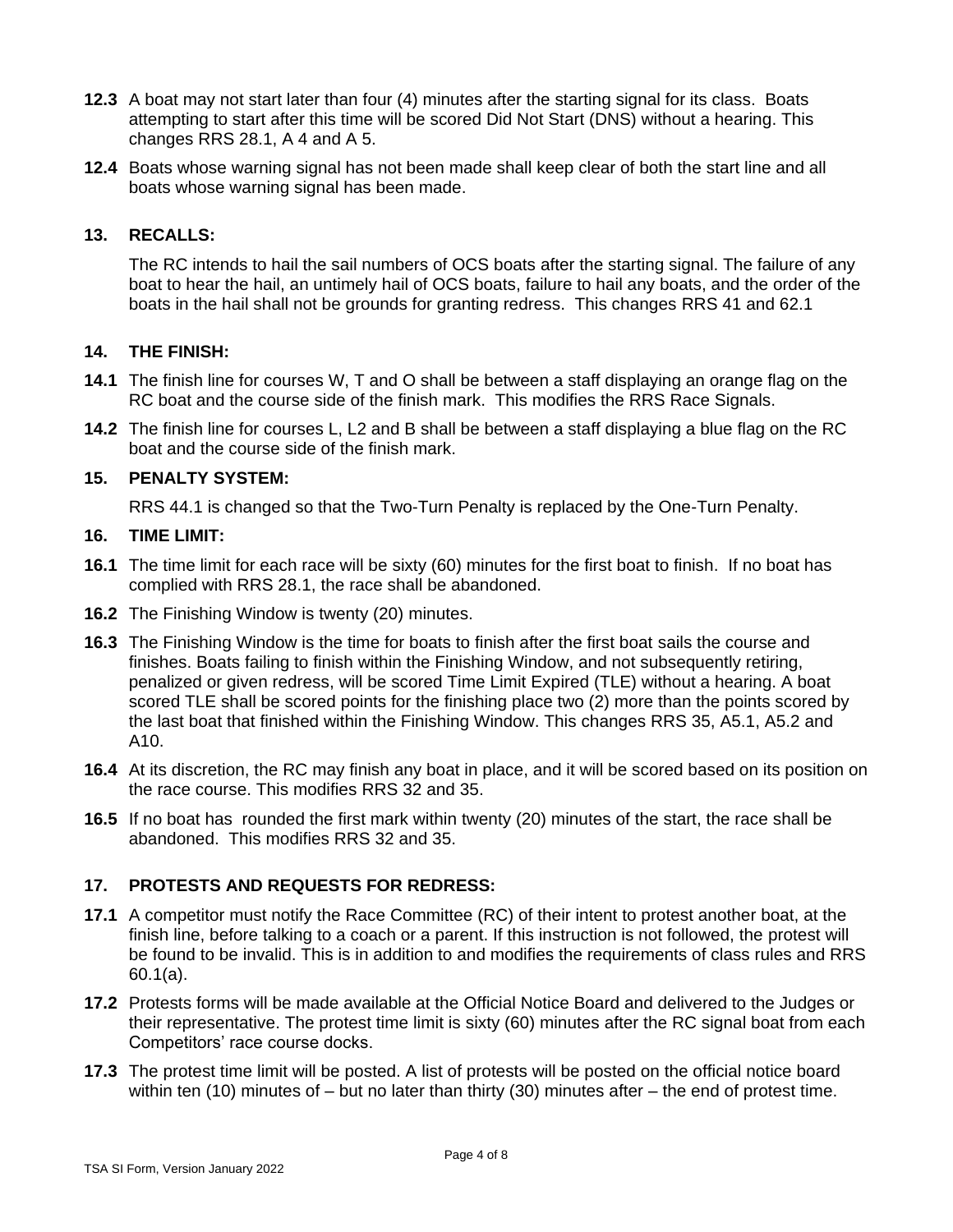- **17.4** A boat is not permitted to protest another boat for breaking SI 7, 19, 20 and 21. This changes RRS 60.1(a). In addition, penalties for anything other than RRS Part 2 or 3 may be less than disqualification at the discretion of the protest committee.
- **17.5** The person who served as mediator during Arbitration may not serve on the protest committee.

## **18. SCORING:**

**18.1** The Low Point System of RRS Appendix A shall apply, modified so that:

18.1.1 When five (5) or more races have been completed, a boat's series score will be the total of her race score excluding her worst

18.1.2 When ten (10) or more races have been completed, a boat's series score will be the total of her race scores excluding her two (2) worst scores.

- **18.2** For Optimist White, Blue, Red fleets, the event shall be scored as a whole with all boats receiving scores according to recorded finish position. "Overall Scoring" shall be used to determine White, Blue, Red awards.
- **18.3** For ILCA and Double-Handed fleets, the regatta shall be scored as a whole with all boats receiving scores according to recorded finish position. "Overall Scoring" shall be used to determine the finish place of each junior aged sailor for purposes of junior awards and junior place finish in the regatta.

## **19. DISPOSAL OF TRASH:**

[DP] Per RRS 47, boats observed purposefully discharging trash into the water will either be disqualified from all races sailed on the day the infraction is observed or be subject to other suitable disciplinary action or both.

#### **20.** SAFETY:

- **20.1 [DP] RRS 40 is changed so that each competitor shall wear a U.S. Coast Guard approved life jacket (PFD), in good condition, that is 100% dependent on foam for flotation (i.e., inherently buoyant) and the appropriate size for the sailor, at all times while on the water, except for brief periods while adding or removing clothing. See US Sailing Regulation 10. A violation of this instruction may be protested by race officials or a competitor; however, an inadvertent and momentary breach of this instruction may receive a penalty less than disqualification at the discretion of the protest committee. A pinnie may be worn outside of the PFD. This changes RRS 64.2**
- **20.2** [DP] A competitor who withdraws from a race or does not intend to start a race shall inform the RC as soon as possible. This may also be accomplished by the competitor notifying a member of the RC ashore.
- **20.3** Sailors of Double-Handed fleet boats are encouraged, but not required, to carry an emergency safety line cutter, such as an "S-Cutter" tool or harness webbing cutter.

## **21. SUPPORT BOAT RESTRICTIONS:**

- **21.1** Support Boats (including coaches and parents) (support boats) shall have a working VHF radio and monitor the RC channel.
- **21.2** [DP] Support boats shall keep at least two hundred (200) feet away from all competitors and shall not communicate with any racing competitor from the time of the competitor's preparatory signal until after the competitor has finished, or the RC signals a postponement or abandonment. The RC, at its discretion, may deem a violation of this provision to be a violation of RRS 2 and may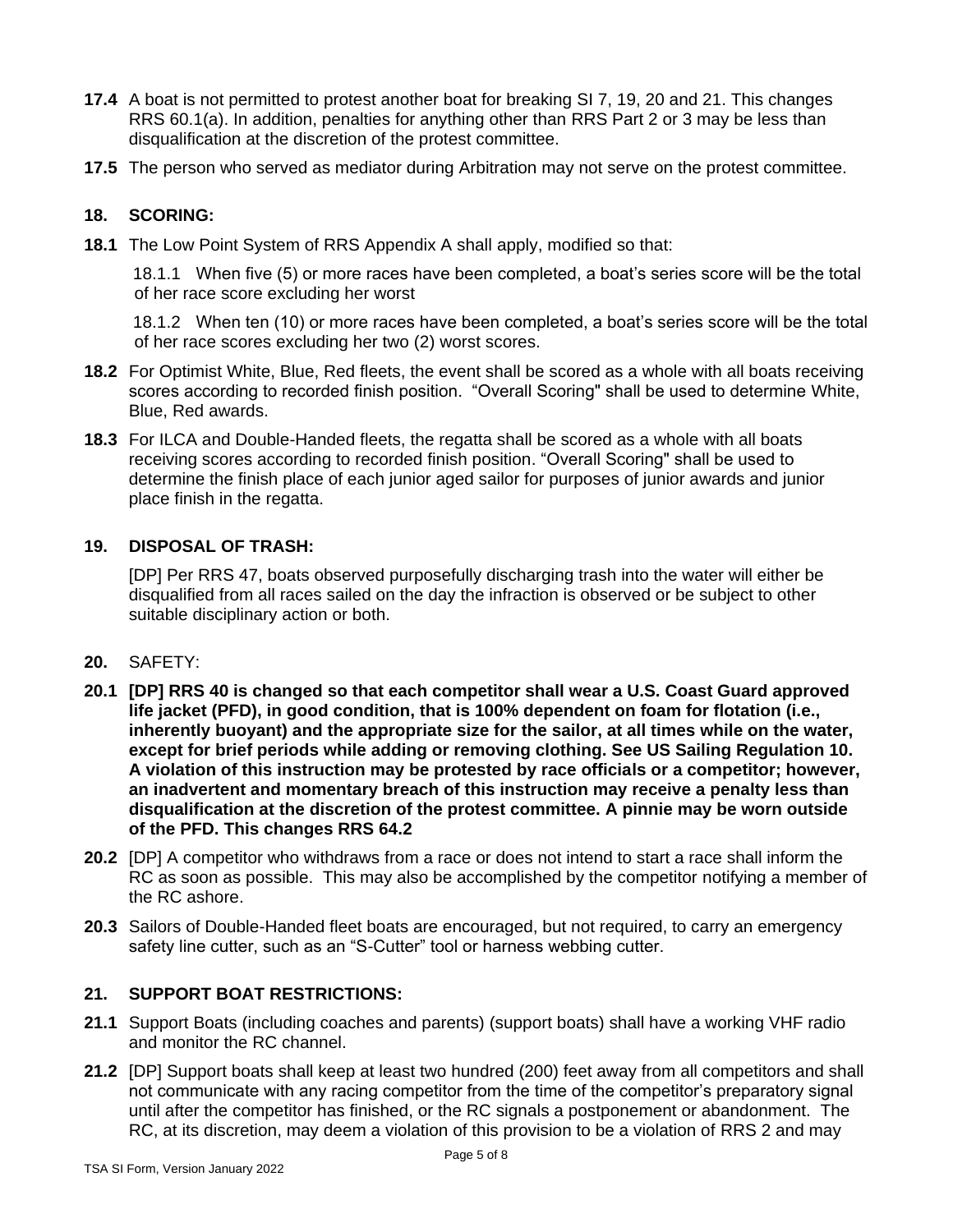impose a penalty which will be a scoring penalty per RRS 44.3(c.) applied to the finishes in the next race sailed of all boats associated with the support boat who has violated this provision.

- **21.3** Failure of support boats to keep wakes down, remain outside the race course while boats are racing, may result in the RC limiting where support boats may go during a race.
- **21.4** [DP] All support boats that are required by Texas state law, must wear a safety kill-switch lanyard, especially when in the proximity of and approaching sailors in and on the water. If a support boat is required to use a kill switch and is not equipped with or is not using a kill switch, the support boat may be subject to protest.
- **21.5** Optimist Green Fleet: Notwithstanding SI 21.2, coaching of Green Fleet Optimist skippers while racing is permitted; however, coaching shall be limited to skippers in the bottom half of the fleet in any given race. Coaches shall provide fair and consistent support to all competitors, not just to their team or sailor.

## **22. RISK, DISCLAIMER OF LIABILITY & PERSONAL CONDUCT:**

- **22.1** Competitors participate in the regatta at their own risk. See RRS 3 (Decision to Race). The organizing authority will not accept any liability for material damage or personal injury, or death sustained in conjunction with or prior to, during, or after this event.
- **22.2** Competitors will accept full responsibility for all his/her actions during any activity related to the event. This includes on-shore activities before, during and after the regatta until such time as they leave the venue for home of the airport.
- **22.3** All competitors, coaches and parents are expected to maintain the highest levels of conduct throughout the entire event until such time as they leave for home or the airport. Enforcement of discipline and conduct shall be conducted as per RRS 69.1 and/or the policies and procedures of US Sailing (Regulation 15.01).

## **23. PRIZES:**

## *Regatta Guidelines*:

Trophies should be awarded to at least the top three in each class, and deeper if the class is large. As a general guide, at a minimum the top third of the sailors in classes larger than three should receive place awards. All Green Fleet Optimist sailors should receive participation awards, which may take the form of certificates or other such recognition. While the Optimist Class discourages place awards for Green Fleet, the finishes of Green Fleet sailors may be recognized by some form of place award or recognition, as long as all Green Fleet sailors receive a participation award.

Above all, BE SAFE and HAVE FUN!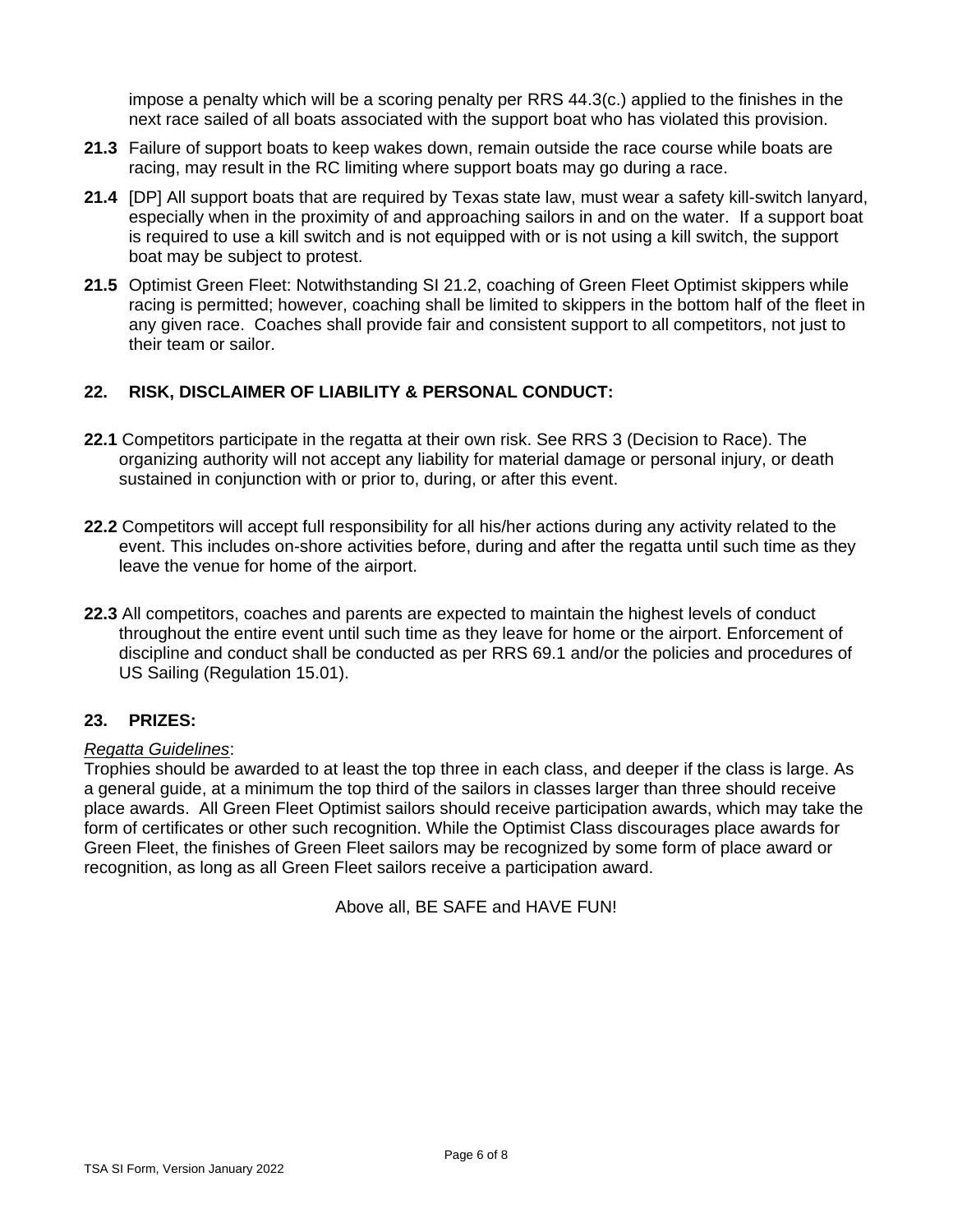# **ADDENDUM A – COURSE DIAGRAMS**

| (1a                                             |   | <b>Course W</b> – Windward/Leeward, Windward Finish                                                                         |                                    |
|-------------------------------------------------|---|-----------------------------------------------------------------------------------------------------------------------------|------------------------------------|
|                                                 |   | Signal                                                                                                                      | Mark Rounding Order                |
| Finish<br>Start<br>Finish <sup>1</sup><br>Start | W | $Start - 1^* - 2 - Finish$                                                                                                  |                                    |
|                                                 |   | W <sub>2</sub>                                                                                                              | Start – $1^*-2-1^*-2$ – Finish     |
|                                                 |   | W <sub>3</sub>                                                                                                              | Start – $1^*-2-1^*-2-1^*-2$ Finish |
|                                                 |   | * - if an offset mark (1a) is present, sailors will leave the offset mark<br>to port after rounding the windward mark $(1)$ |                                    |